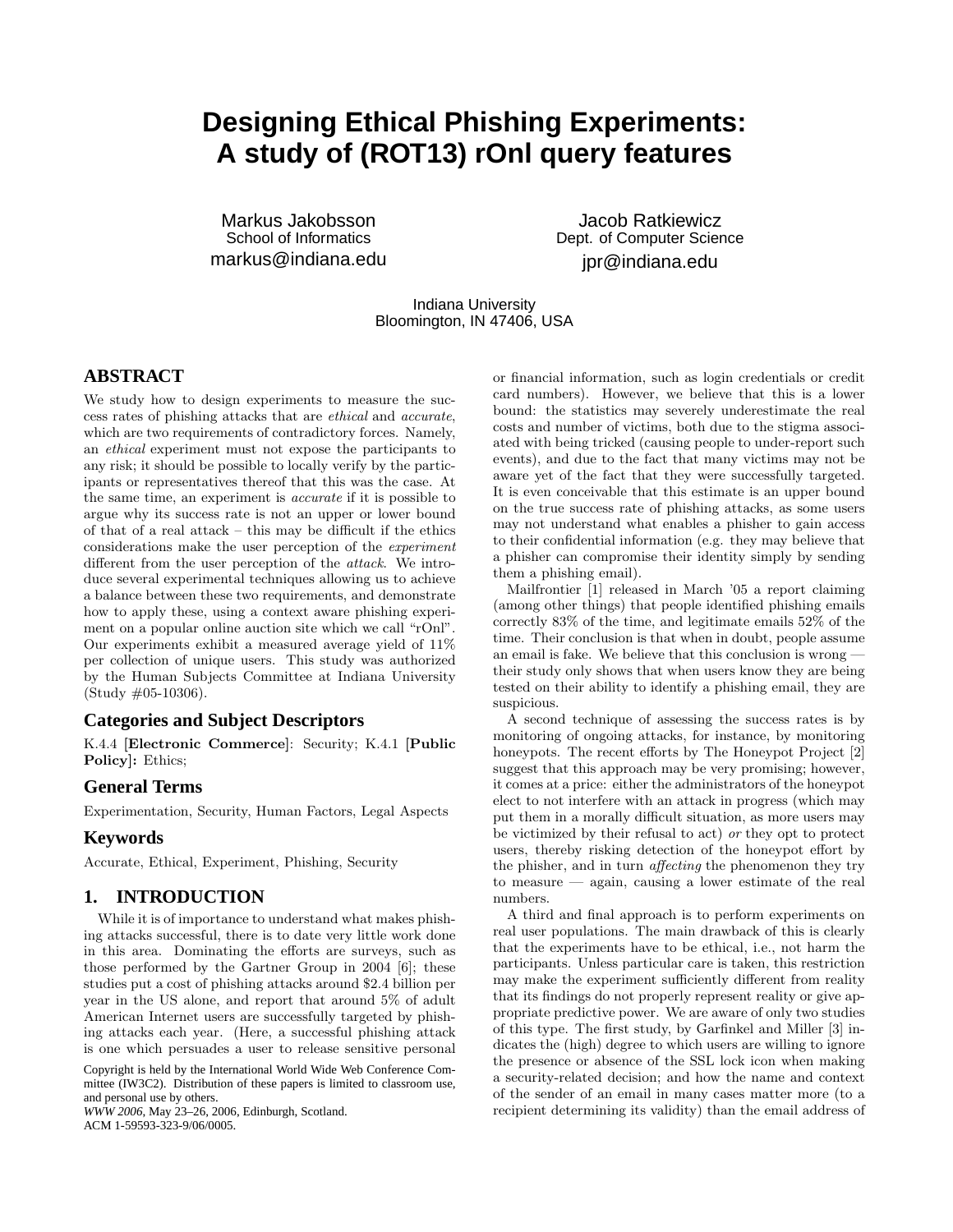the sender. While not immediately quantified in the context of phishing attacks, this gives indications that the current user interface may not communicate phishy behavior well to users. A second experimental study of relevance is that performed by Jagatic et al. [8]), in which a social network was used for extracting information about social relationships, after which users were sent email appearing to come from a close friend of theirs. This study showed that more than 80% of recipients followed a URL pointer that they believed a friend sent them, and over 70% of the recipients continued to enter credentials at the corresponding site. This is a strong indication of the relevance and effectiveness of context in phishing attacks. However, the study also showed that 15% of the users in a control group entered valid credentials on the site they were pointed to by an unknown (and fictitious) person within the same domain as themselves. This can be interpreted in two ways: either the similarity in domain of the apparent sender gave these user confidence that the site would be safe to visit, or the numbers by Gartner are severe underestimates of reality.

We believe it is important not only to assess the danger of existing types of phishing attacks, as can be done by all the three techniques described above, but also of not yet existing types — e.g., various types of context-aware [4] attacks. We are of the opinion that one can only assess the risk of attacks that do not yet exist in the wild by performing experiments. Moreover, we do not think it is possible to argue about the exact benefits of various countermeasures without actually performing studies of them. This, again, comes down to the need to be able to perform experiments. These need to be *ethical* as well as  $accurate$  — a very difficult balance to strike, as deviating from an actual attack that one wishes to study in order not to abuse the subjects may introduce a bias in the measurements. Further complicating the above dilemma, the participants in the studies need to be unaware of the existence of the study, or at the very least, of their own participation — at least until the study has completed. Otherwise, they might be placed at heightened awareness and respond differently than they would normally, which would also bias the experiment.

In this study, we make an effort to develop an ethical experiment to measure the success rate of one particular type of attack. Namely, we design and perform an experiment to determine the success rates of a particular type of "content injection" attack. (A content injection attack is one which works by inserting malicious content in an otherwise-innocuous communication that appears to come from a trusted sender). As a vehicle for performing our study we use a popular online auction site which we call rOnl (and pronounce "ROW-null")<sup>1</sup>. We base our study on the current rOnl user interface, but want to emphasize that the results generalize to many other types of online transactions. Features of the rOnl communication system make possible our ethical construction (as will be discussed later); this construction is orthogonal with the success rate of the actual attack. Our work is therefore contributing both to the area of designing phishing experiments, and the more pragmatic area of assessing risks of various forms of online behavior.

*Overview of Paper.* The next few sections (§ 2, § 3) introduce in detail some phishing attacks that may take place in the context of user-to-user communication. In particular, we describe several scenarios involving the specific phishing attacks that we would like to study. We then describe our experiment in § 4, and show that at while it is ethical and safe to perform, it simulates a real phishing attack.

Finally, we outline the implementation of the experiment in section  $\S$  5. We discuss findings in  $\S$  6, including the interesting conclusion that *each attack* will have a 11% success rate, and that users ignore the presence (or absence) of their username in a message (which rOnl uses to certify that a message is genuine).

*Overview of Techniques.* The following are some of the major techniques we develop and use in the process of crafting our experiment. We hope that their description will prove useful to others performing similar studies.

- Obfuscation of valid material, making the material (such as URLs) appear phishy. Thus, users who would have spotted a corresponding phishing attack will reject this (valid) URL, but naïve users who would have fallen victim to a real attack will accept it. This is covered in section § 4.2.
- Use of query forwarding and spoofing to simulate content injection. We do this by forwarding modified rOnl queries using spoofing, making them appear as though they still come from rOnl. This technique, combined with the one above, allows us to measure the success of the simulated attack without gaining access to credentials. Section § 4.1.
- Use of degradation of context information to mimic the lack of, or incomplete, context information in potential phishing attacks. For instance, this might be accomplished by leaving a subject's name out of an query (when a legitimate query would include it). This allows us to measure the degree to which these clues are observed by the recipient. This is discussed in the description of our experiments in section § 4, particularly Experiments 2 and 4.
- Creation of control groups that receive unaffected material — for example, unmodified rOnl queries containing valid links. This is performed by spoofing of emails to get the same risk of capture by spam filters as material that is degraded to signal a phishing attack. This too is described in § 4, as Experiments 1 and 2.

# **2. USER-TO-USER PHISHING ON RONL**

We contrast a user-to-user phishing attempt with an attempt that is purported to come from an authority figure, such as rOnl itself. Before discussing what types of userto-user phishing attacks are possible, it is useful to describe the facilities rOnl provides for its users to communicate.

# **2.1 rOnl User-to-User Communication**

rOnl enables user-to-user communication through an internal messaging system similar to internet email. Messages are delivered both to the recipient's email account, and their rOnl message box (similar to an email inbox, but can only receive messages from other rOnl users). The sender of a

<sup>1</sup>This name is of course an obfuscation of the real name of our subject site; this was done at the advice of our legal representative.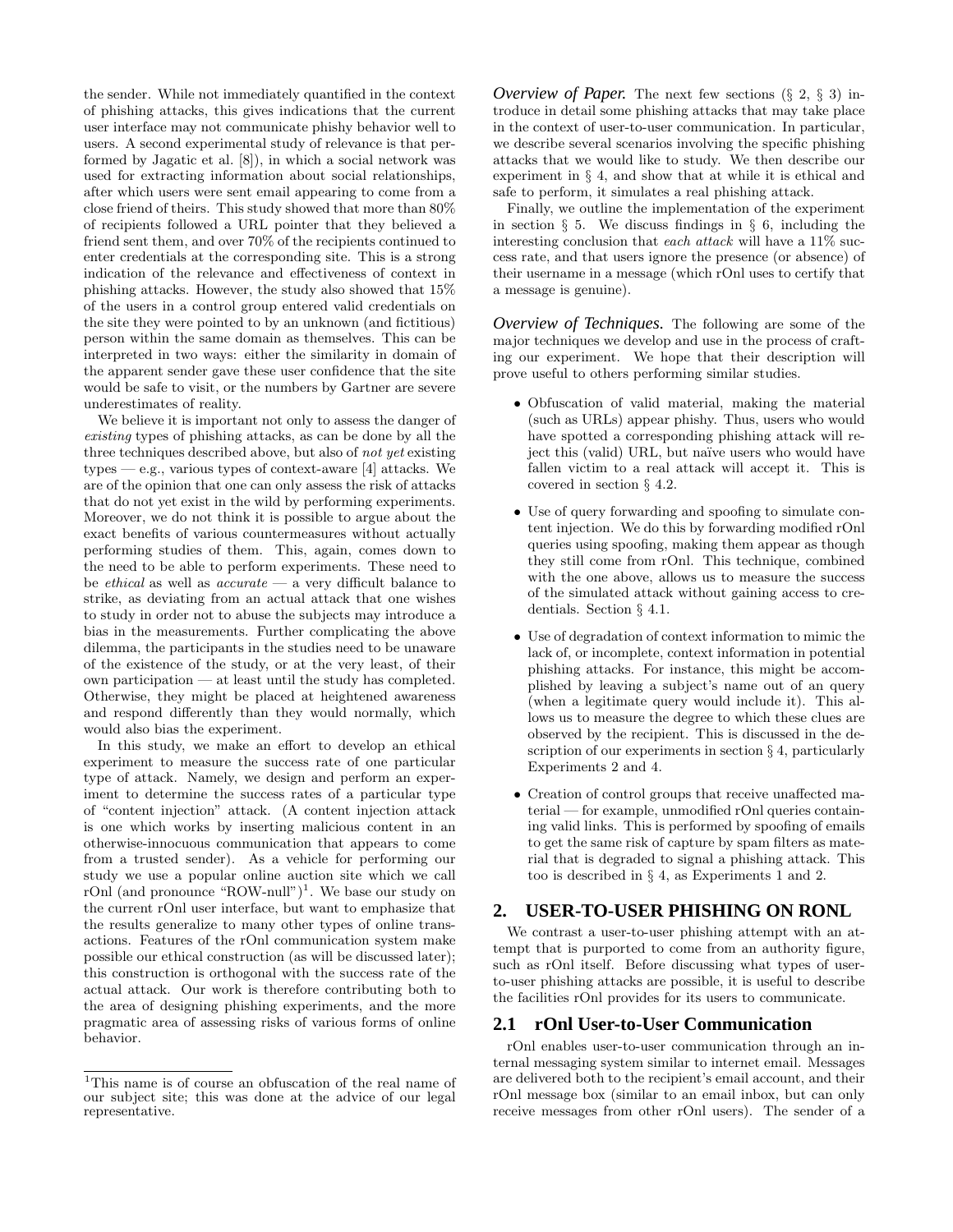message has the option to reveal her email address. If she does, the recipient (Bob in Figure 1) may simply press 'Reply' in his email client to reply to the message (though doing this will reveal his email address as well). He may also reply through rOnl's internal message system, which does not reveal his email address unless he chooses. See Figure 1 for an illustration of this scenario.



(a) Communication path



(b) Features of email

Figure 1: Normal use of the rOnl message system. In (a), Alice sends a message to Bob through rOnl. If she chooses to reveal her email address, Bob has the option to respond directly to Alice through email; in either case, he can also respond through the rOnl message system. If Bob responds through email, he reveals his email address; he also has the option to reveal it while responding through rOnl. The option to reveal one's email address implies that this system could be exploited to harvest email addresses, as will be discussed later. Figure (b) illustrates the features of an email in a normal-use scenario. This will be contrasted to the features of various types of attacks (and attack simulations) which will arise later.

In messages sent to a user's email account by the rOnl message system, a 'Reply Now' button is included. When the user clicks this button, they are taken to their rOnl messages to compose a reply (they must first log in to rOnl). The associated reply is sent through the rOnl message system rather than regular email, and thus need not contain the user's email address when it is being composed. Rather, rOnl acts as a message forwarding proxy between the two communicating users, enabling each user to conceal their internet email address if they choose. An interesting artifact of this feature is that the reply to a message need not come from its original recipient; the recipient may forward it to a third party, who may then click the link in the message, log in, and answer. That is, a message sent through rOnl to an email account contains what is essentially a reply-to address encoded in its 'Reply Now' button — and rOnl does not check that the answer to a question comes from its original recipient. This feature will be important in the design of our experiment.



Figure 2: A message forwarded to an email account from the rOnl message system. Note the headers, greeting (including real name and username), and "Reply Now" button.

#### **2.2 Abusing User-to-User Communication**

A user-to-user phishing attempt would typically contain some type of deceptive question or request, as well as a malicious link that the user is encouraged to click. Since rOnl does not publish the actual internet email addresses of its users on their profiles, it is in general non-trivial to determine the email address of a given rOnl user. This means that a phisher wishing to attack an rOnl user in a context-aware way must do one of the following:

- 1. Send the attack message through the rOnl messaging system. This does not require the phisher to know the potential victim's internet email address, but limits the content of the message that may be sent. This is a type of content injection attack — the malicious information is inserted in an otherwise-innocuous message that really does come from rOnl.
- 2. Determine a particular rOnl user's email address, and send a message to that user's internet email. Disguise the message to make it appear as though it was sent through the rOnl internal message. This is a spoofing attack.
- 3. Spam users with messages appearing to have been sent via the rOnl message system, without regard to what their rOnl user identity is<sup>2</sup>. This may also use spoofing, but does not require knowledge of pairs of rOnl user names and email addresses; the resulting message will therefore not be of the proper form in that the user name cannot be included. Since rOnl tells its users that the presence of their username in a message is evidence that the message is genuine, this may make users more likely to reject the message.

A more detailed discussion of each of these types of attacks follows.

*Content Injection Attacks.* rOnl's implementation of its internal message system makes content injection attacks impossible, but many sites have not yet taken this precaution.

<sup>&</sup>lt;sup>2</sup>We note that an attacker may still choose only to target actual rOnl users if he first manages to extract information from the users' browser caches indicating that they use rOnl. See [7] for details on such browser attacks.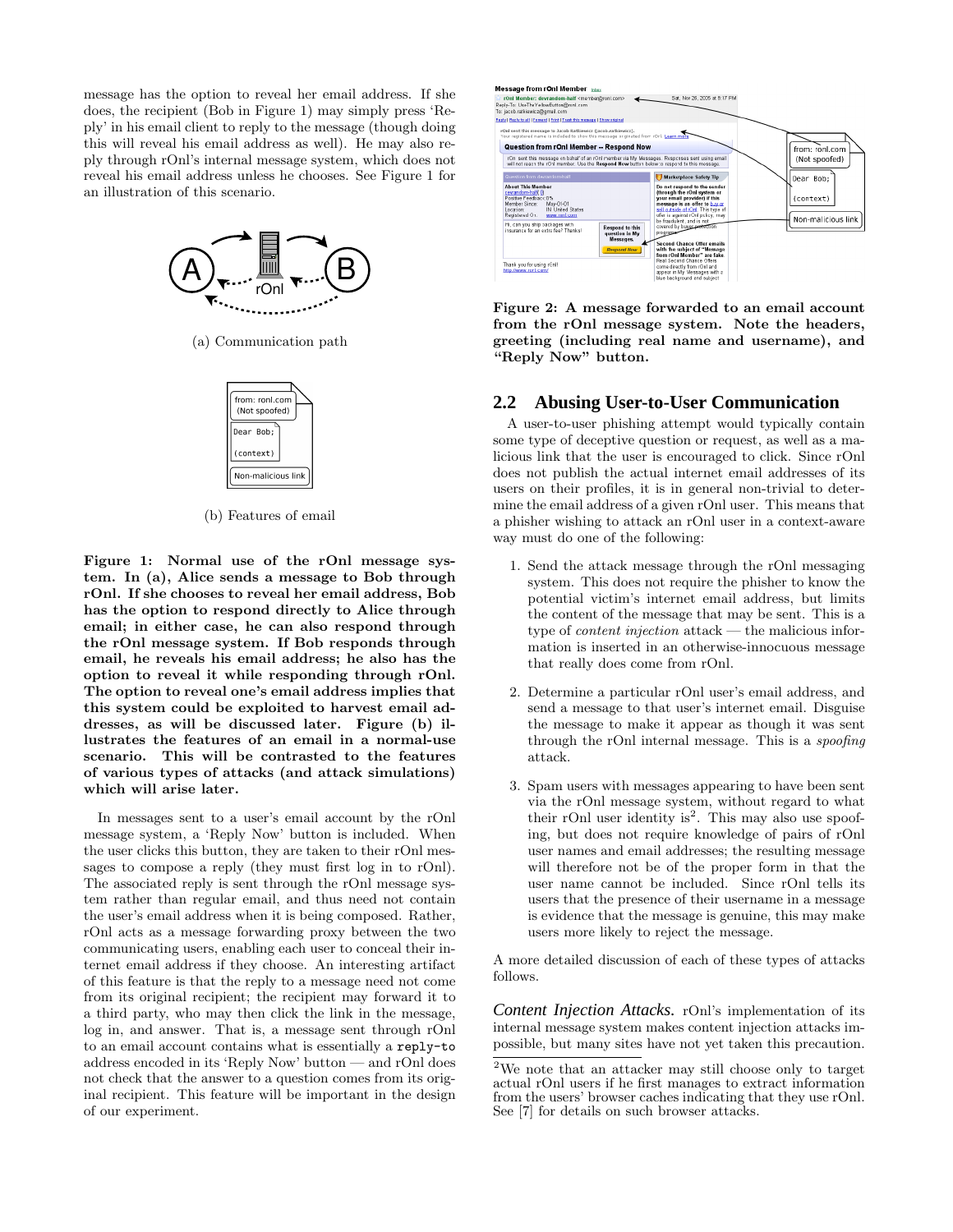A content injection attack against an rOnl user would proceed as follows. The phisher (Alice in Figure  $3(a)$ ) composes a question to the victim (Bob) using rOnl's message sending interface. Alice inserts some HTML code representing a malicious link in the question (Figure  $3(b)$ ) — this is what makes this attack a content injection attack. Since rOnl also includes HTML in their messages in order to use different fonts and graphics, the malicious link may be carefully constructed to blend in with the message.

This attack is particularly dangerous because the malicious email in fact does come from a trusted party (rOnl in this case), and thus generally will not be stopped by automatic spam filters. This attack is easy to prevent, however; rOnl could simply not allow users to enter HTML into their question interface. When a question is submitted, the text could be scanned for HTML tags, and rejected if it contained any. Doing so would prevent phishers from using the rOnl interface to create questions with malicious links. This is in fact what rOnl has implemented; thus an attack of this type is not possible. Figure 3 illustrates a content injection attack.



(a) Communication path



(b) Features of email. Important context information includes Bob's rOnl username.

Figure 3: Content injection attack. The malicious communication originates from an rOnl server, but its link leads to a third-party site. Figure (b) shows the features of this email; note that the email would also contain a non-malicious link (since the malicious link is inserted, it does not replace the normal contents of the message).

*Email Spoofing.* Another common phishing tool is email spoofing. Spoofing an email refers to the act of forging an email message to make it appear to be from a sender it is not. Spoofing is remarkably easy to accomplish. The most widely used protocol for transmitting Internet email is SMTP, the Simple Mail Transfer Protocol. An email is typically relayed through several SMTP servers, each hop bringing it closer to its destination, before finally arriving. Because SMTP servers lack authentication, a malicious user may connect to an SMTP server and issue commands to transmit a message

with an arbitrary sender and recipient. To the SMTP server, the malicious user may appear no different than another mail server transmitting a legitimate email message intended for relay.

Spoofed emails can be identified by a close inspection of the header of the email (which contains, among other things, a list of all the mail servers that handled the email and the times at which they did so). For instance, if the true mail server of the supposed sender does not appear in the list of servers which handled the message, the message cannot be legitimate. In many cases, this inspection can be done automatically. This is important, for it implies that spoofed emails can frequently be caught and discarded by automatic spam filters.

*Spoofing and Phishing.* In a spoofing phishing attack, a phisher may forge an email from a trustworthy party, containing one or more malicious links. A common attack is an email from "rOnl" claiming that the user's account information is out of date and must be updated. When the user clicks the link to update his or her account information, they are taken to the phisher's site.

Since a spoofed message is created entirely by the phisher, the spoofed message can be made to look exactly like a message created by content injection. However, the spoofed message will still bear the marks of having been spoofed in its headers, which makes it more susceptible to detection by spam filters. Figure 4 illustrates a spoofing attack.



(a) Communication path – A sends a message to B which appears to come from the trusted site.



(b) Features of email. Often spoofing attacks contain no context information and are sent to many users.

Figure 4: A spoofing attack. Note that the legitimate site is never involved, in contrast to a content injection attack. A spoofing attack may include contextual information about its recipient, but current attacks in the wild usually do not. Important to note in Figure (b) is that the message only pretends to come from a trusted site, unlike messages in content injection attacks.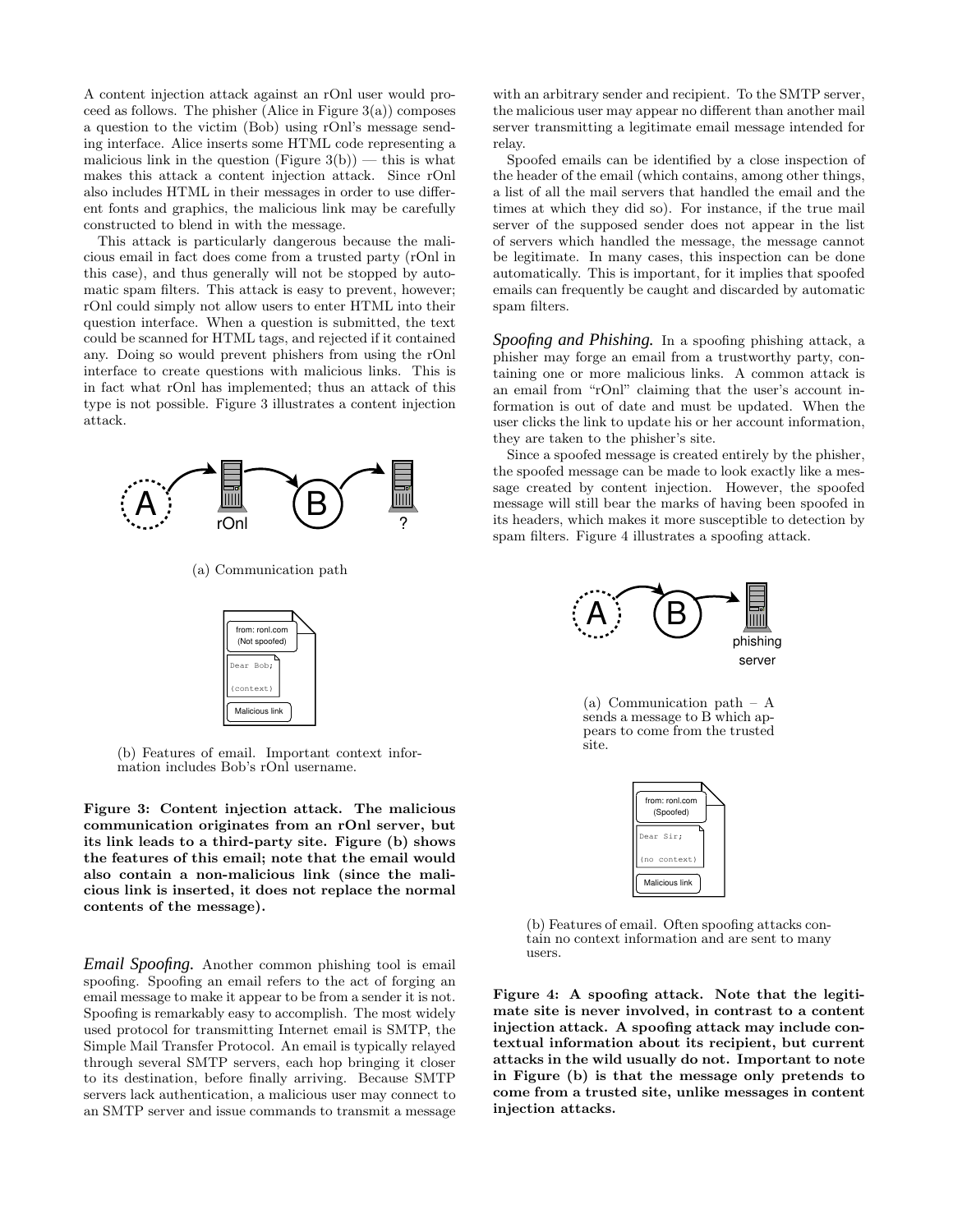A spoofed message may also simulate a user-to-user communication. Spoofing used in this manner can not be used to deliver the phishing attempt to the user's internal rOnl message inbox — only a content injection attack could do that. It can only deliver the message to the user's standard email account. If a user does not check to ensure that the spoofed message appears in both inboxes, however, this shortcoming does not matter.

Since a spoofing attack must target a particular email address, including context information about an rOnl user would require knowing the correspondence between an rOnl username and an email account. This is in general nontrivial to acquire.

*Context-Aware Attacks.* A context-aware [4] phishing attack is one in which the phisher obtains some contextual information about the victim's situation, and uses it to make the attack more believable. We believe that in general contextaware attacks pose a higher risk to users, because they may believe that no one but a trusted party would have access to the personal information included in such an attack. There are several ways that publicly available information on rOnl can be used to construct context-aware attacks.

• *Purchase History:* rOnl includes a reputation system that allows buyers and sellers to rate each other once a transaction is completed. Each rating includes the item number of the item involved, and each user's collection of ratings is public information.

A phisher could mine this information to determine which items a particular user has bought and sold, and could then use this information to make her attack more believable to a potential victim.

• Username / Email Correspondence: Even though rOnl attempts to preserve the anonymity of its users by hiding their email addresses and acting as a proxy in email communications, a phisher can still determine the correspondence between email addresses and usernames. One of the simplest methods is for the phisher to send some message through rOnl to each of a number of different usernames, choosing to reveal her own email address. A previous study [4] has suggested that 50% of users will reply directly to the message (i.e., by email) instead of replying through rOnl's message system or not at all. Thus, about half of the users so contacted will reveal their own email addresses. These numbers are supported by our study, in which we obtain an approximate "direct" response rate of 47%.

rOnl places a limit on the number of messages any user may send through its interface; this limit is based on several factors, including the age of the user's account and the amount of feedback the user has received. (A post on the rOnl message boards stated that the allowed number never exceeded 10 messages in a 24-hour period; however, we have been able to send more than twice this many in experiments.) In any event, there are several ways that a phisher might circumvent this restriction:

– the phisher could send messages from the account of every user whose credentials he gained (though previous attacks), or



Figure 5: The number of messages a phisher may send at any time is an exponential function of the success rate of their attack; each new compromised account means gives them the ability to send more messages, thus potentially compromising more accounts. Here we show the growth in the number of messages that may be sent assuming a success rate of 1%, 5%, or 10%. As may be seen, this number quickly becomes very large, even for small success rates.

– the phisher could continue to register and curry new accounts, to be used for the express purpose of sending messages.

Of course, each phishing attack the phisher sends may cause a user to compromise their account, with a given probability; and with each compromised account, the phisher may send more messages. Figure 5 shows the number of messages a phisher may send grows exponentially, with exponent determined by the success rate of the attack. In the figure, a unit of time is the time it takes the phisher to send a number of messages comprising phishing attacks from all the accounts he owns, gain control of any compromised accounts, and add these compromised accounts to his collection (assuming that this time is constant no matter how many accounts the phisher has). For a given success rate s, and assuming that an account may send a number of messages c on average, the number of messages a phisher may send after  $t$  time steps is given by the exponential function  $m(t) = |c \cdot (1 + s)^t|$ , which is what is plotted for the given values of s.

This type of context information  $-$  a pairing between a login name for a particular site, and a user's email address — is called *identity linkage* [4]. In rOnl's case this linkage is especially powerful, as rOnl tells its users that the presence of their username in an email to them is evidence that the email is genuine.

It should be noted that "context-aware" refers to the presence of certain meaningful information in the attack, not to the mechanism by which the attack is performed.

## **3. RONL PHISHING SCENARIOS**

In considering the phishing attempts we discuss, it is useful to contrast them with the normal use scenario: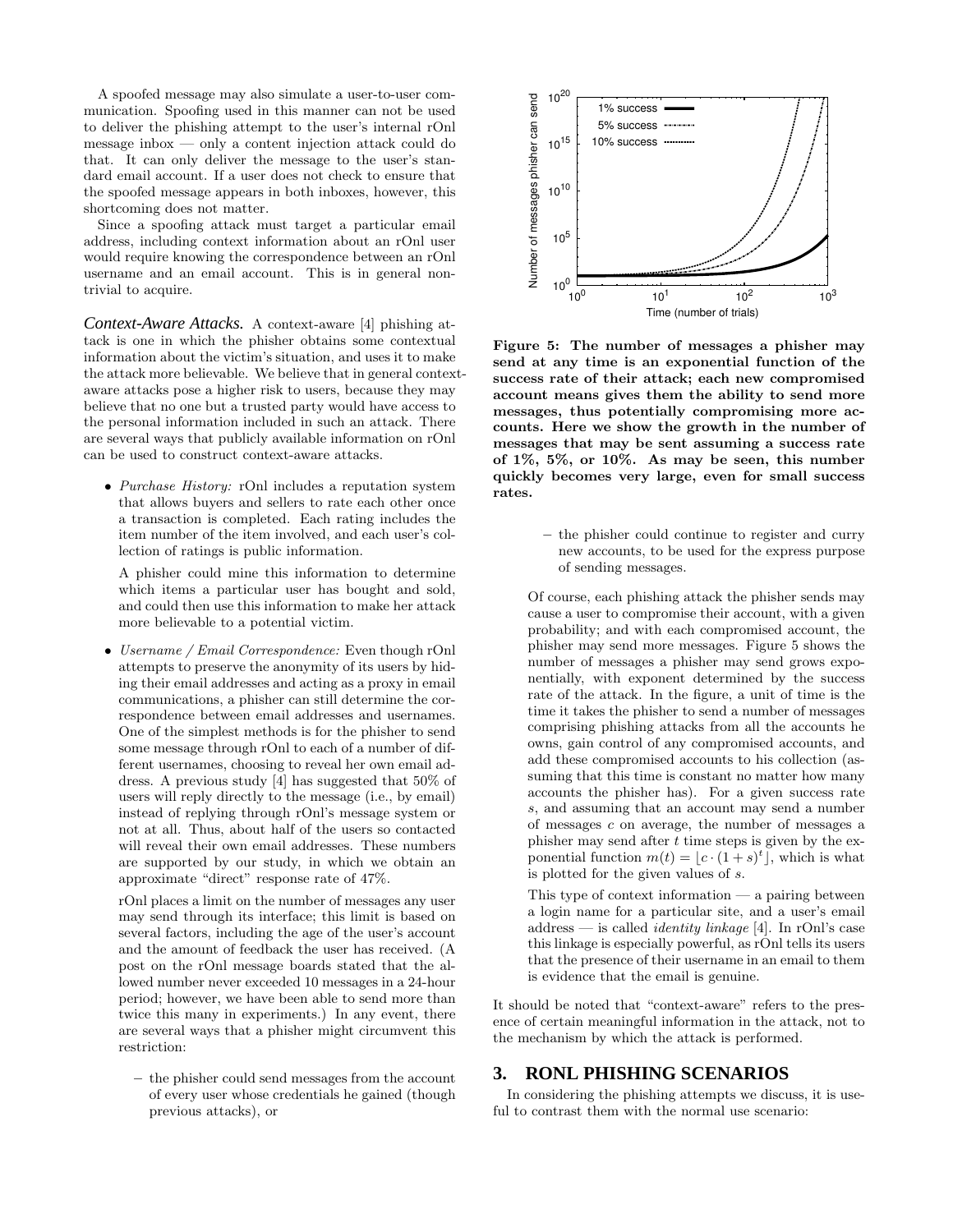• *Normal use* – Alice sends a message to Bob through rOnl, Bob answers. If Bob does not reply directly through email, he must supply his credentials to rOnl in order to answer. This situation occurs regularly in typical rOnl use, and corresponds to Figure 1). Important for later is the fact that when a user logs in to answer a question through the rOnl message system, he is reminded of the original text of the question by the rOnl web site.

The following are some scenarios that involve the rOnl messaging interface. In each, a user (or phisher) Alice asks another user (or potential victim) Bob a question. In order to answer Alice's question, Bob must click a link in the email sent by Alice; if Bob clicks a link in an email that is actually a phishing attack, his identity may be compromised.

- Attack 1: Context-aware spoofing attack Alice spoofs a message to Bob, bypassing rOnl. If Bob chooses to respond by clicking the link in the message (which Alice has crafted to look exactly like the link in a genuine message), he must supply his credentials to a potentially malicious site. Alice controls the contents of the email, and thus may choose to have the link direct Bob to her own website, which may harvest Bob's credentials. Alice includes contextual information in her comment to make Bob more likely to respond. This corresponds to Figure 6(a).
- Attack 2: Contextless spoofing attack This is a spoofing attack in which Alice makes certain mistakes - perhaps including incorrect context information, or no information at all. This corresponds to an attack in which a phisher does not attempt to determine associations between rOnl user names and email addresses, but simply sends spoofed emails to addresses he has access to, hoping the corresponding users will respond. The degree to which Bob is less likely to click a link in a message that is part of this attack (with respect to a message in the context-aware attack above) measures the impact that contextual information has on Bob, which is an important variable we wish to measure. This corresponds to Figure 6(b).





(b) Attack  $2 -$  Incorrect, or missing, context information

Figure 6: Two possible spoofing attacks. Attacks currently in the wild, at the time of writing, are closer to (b), as they do not often contain contextual information.

## **4. EXPERIMENT DESIGN**

In our study we wished to determine the success rates of Attacks 1 and 2 as described in the previous section, but we cannot ethically or legally perform either — indeed, performing one of these attacks would make us vulnerable to lawsuits from rOnl, and rightly so. Thus one of our goals must be to develop an experiment whose success rate is strongly correlated with the success rate of Attacks 1 and 2, but which we can perform without risk to our subjects (or ourselves).

To this end we must carefully consider the features of the attacks above that make them different from a normal, innocuous message (from the recipient's point of view):

- 1. Spoofing is used (and hence, a message constituting one of these attacks may be caught by a spam filter).
- 2. An attack message contains a malicious link rather than a link to rOnl.com.

More carefully restated, our goals are as follows: we wish to create an experiment in which we send a message with both of the above characteristics to our experimental subjects. This message must thus look exactly like a phishing attack, and must ask for the type of information that a phishing attack would (login credentials). We want to make sure that while we have a way of knowing that the credentials are correct, we never have access to them. We believe that a well-constructed phishing experiment will not give researchers access to credentials, because this makes it possible to prove to subjects after the fact that their identities were not compromised<sup>3</sup>.

Let us consider how we may simulate each of the features in a phishing attack — spoofing and a malicious link — while maintaining the ability to tell if the recipient was willing to enter his or her credentials.

# **4.1 Experimenting with Spoofing**

The difficulty in simulating this feature is not the spoofing itself, as spoofing is not necessarily unethical. Rather, the challenge is to make it possible for us to receive a response from our subject even though she does not have our real return address. Fortunately, rOnl's message system includes a feature that makes this possible.

Recall that when one rOnl user sends a message to another, the reply to that question need not come from the original recipient. That is, if some rOnl user Alice sends a message to another user Cindy, Cindy may choose to forward the email containing the question to a third party, Bob. Bob may click the 'Respond Now' button in the body of the email, log in to rOnl, and compose a response; the response will be delivered to the original sender, Alice.

Using this feature, consider the situation shown in Figure 7. Suppose that the researcher controls the nodes designated Alice and Cindy. The experiment — which we call Experiment  $1$  — proceeds as follows:

1. Alice composes a message using the rOnl question interface. She writes it as though it is addressed to Bob,

<sup>&</sup>lt;sup>3</sup>This is analogous to the experiment by Jagatic et al. [8] in which an authenticator for the domain users were requested credentials for was used to verify these; in our setting though, it is less straightforward, given the lack of collaboration with rOnl.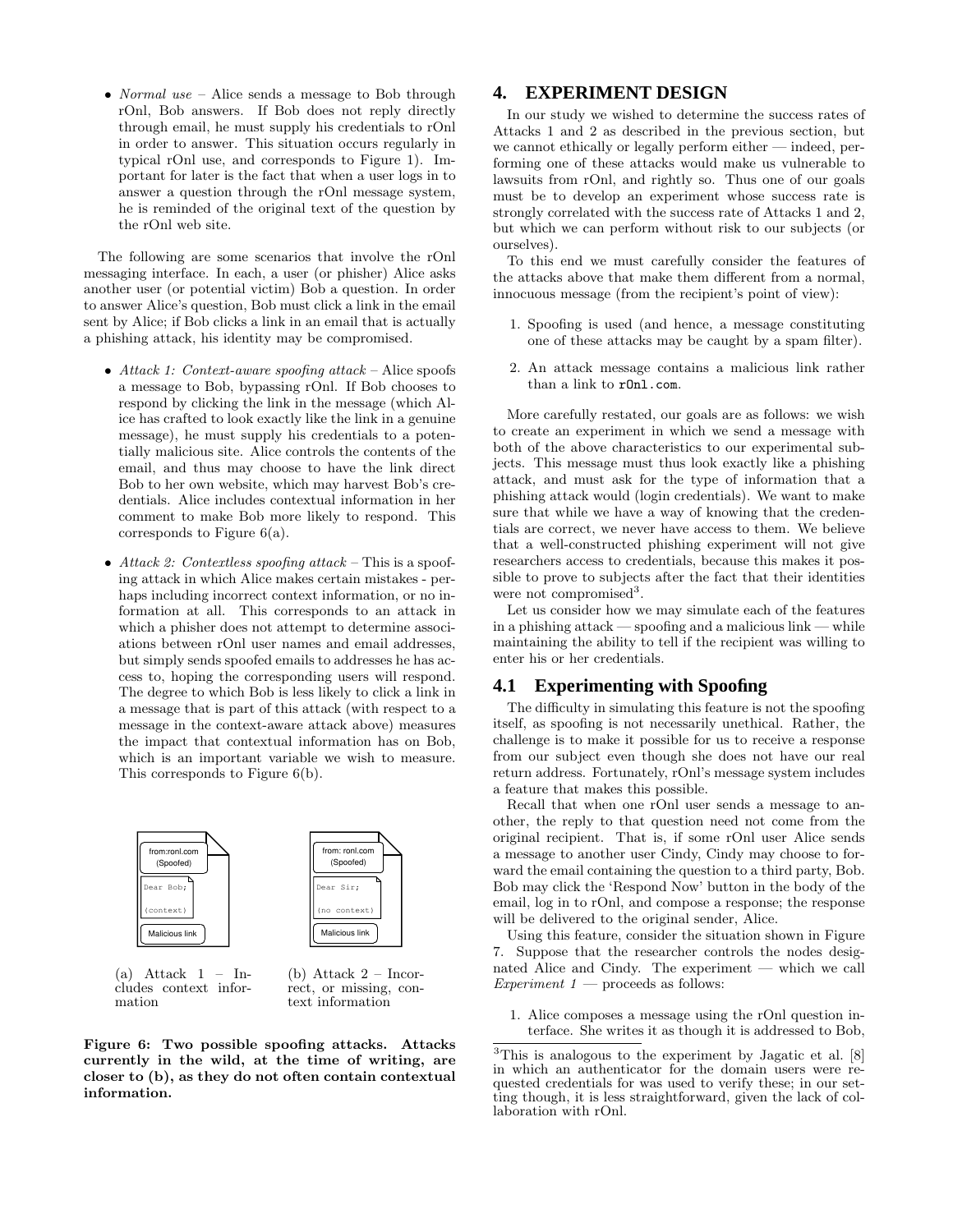including context information about Bob, but sends it instead to the other node under our control (Cindy).

2. Cindy receives the question and forwards to Bob, hiding the fact that she has handled it (e.g., through spoofing). The apparent sender of the message is still member@ronl.com.

Note that at this point, Cindy also has the option of making other changes to the body of the email. This fact will be important in duplicating the other feature of a phishing attack — the malicious link. For now, assume that Cindy leaves the message text untouched except for changing recipient information in the text of the message (to make it appear as though it was always addressed to Bob).

3. If Bob chooses to respond, the response will come to Alice.

We measure the success rate of this experiment by considering the ratio of responses received to messages we send. Notice that our experiment sends messages using spoofing, making them just as likely to be caught in a spam filter as a message that is a component of a spoofing attack (such as the attacks described above). However, our message does not contain a malicious link (Figure  $8(a)$ ) — thus it simulates only one of the features of a real phishing attack.

It's important to note that spam filters may attempt to detect spoofed or malicious messages in many different ways. For the purposes of our experiments we make the simplifying assumption that the decision (whether or not the message is spam) is made without regard to any of the links in the message; however, in practice this may not be the case. We make this assumption to allow us to measure the impact that a (seemingly) malicious link has on the user's likelihood to respond.

Note that in order to respond, Bob must click the 'Respond Now' button in our email and enter his credentials. Simply pressing "reply" in his email client will compose a message to UseTheYellowButton@ronl.com, which is the reply-to address rOnl uses to remind people not to try to reply to anonymized messages.

Note that Experiment 1 is just a convoluted simulation of the normal use scenario, with the exception of the spoofed originating address (Figure 1). If Bob is careful, he will be suspicious of the message in Experiment 1 because he will see that it has been spoofed. However, the message will be completely legitimate and in all other ways indistinguishable from a normal message. Bob may simply delete the message at this point, but if he clicks the 'Respond Now' button in the message, he will be taken directly to rOnl. It is possible he will then choose to answer, despite his initial suspicion. Thus Experiment 1 gives us an upper bound on the percentage of users who would click a link in a message in a context-aware attack. This is the percentage of users who either do not notice the message is spoofed, or overcome their initial suspicion when they see that the link is not malicious.

To measure the effect of the context information in Experiment 1, we construct a second experiment by removing it. We call this Experiment 2; it is analogous to the noncontext-aware attack (Figure 8(b)). In this experiment, we omit the rOnl username and registered real-life name of the



(a) Our experiment's communication flow



(b) C spoofs a return address when sending to B, so B should perceive the message as a spoofing attack.

Figure 7: Experimental setup for Experiments 1 and 2. Nodes A and C are experimenters; node B is the subject. A sends a message to C through rOnl in the normal way; C spoofs it to B. The involvement of node C is hidden, making node B perceive the situation as the spoofing attack in (b); but if B answers anyway, the response will come to A.

recipient, Bob. Thus, the number of responses in this experiment is an upper bound on the number of users who would be victimized by a non-context-aware phishing attack.

#### **4.2 Experimenting with a Malicious Link**

Here, our challenge is to simulate a malicious link in the email — but in such a way that the following are true:

- 1. The site linked from the malicious link asks for the user's authentication information
- 2. We have a way of knowing if the user actually entered their authentication information, but,
- 3. The entering of this authentication information does not compromise the user's identity in any way  $-$  in particular, we must never have the chance to view or record it.

Recall that Cindy in Experiment 1 had the chance to modify the message before spoofing it to Bob. Suppose that she takes advantage of this chance in the following way: instead of the link to rOnl (attached to the 'Respond Now' button) that would allow Bob to answer the original question, Cindy inserts a link that still leads to rOnl but appears not to. One way that Cindy may do this is to replace signin.ronl.com in the link with the IP address of the server that signin.ronl.com refers to; another way is to replace signin.ronl.com by a domain that Cindy has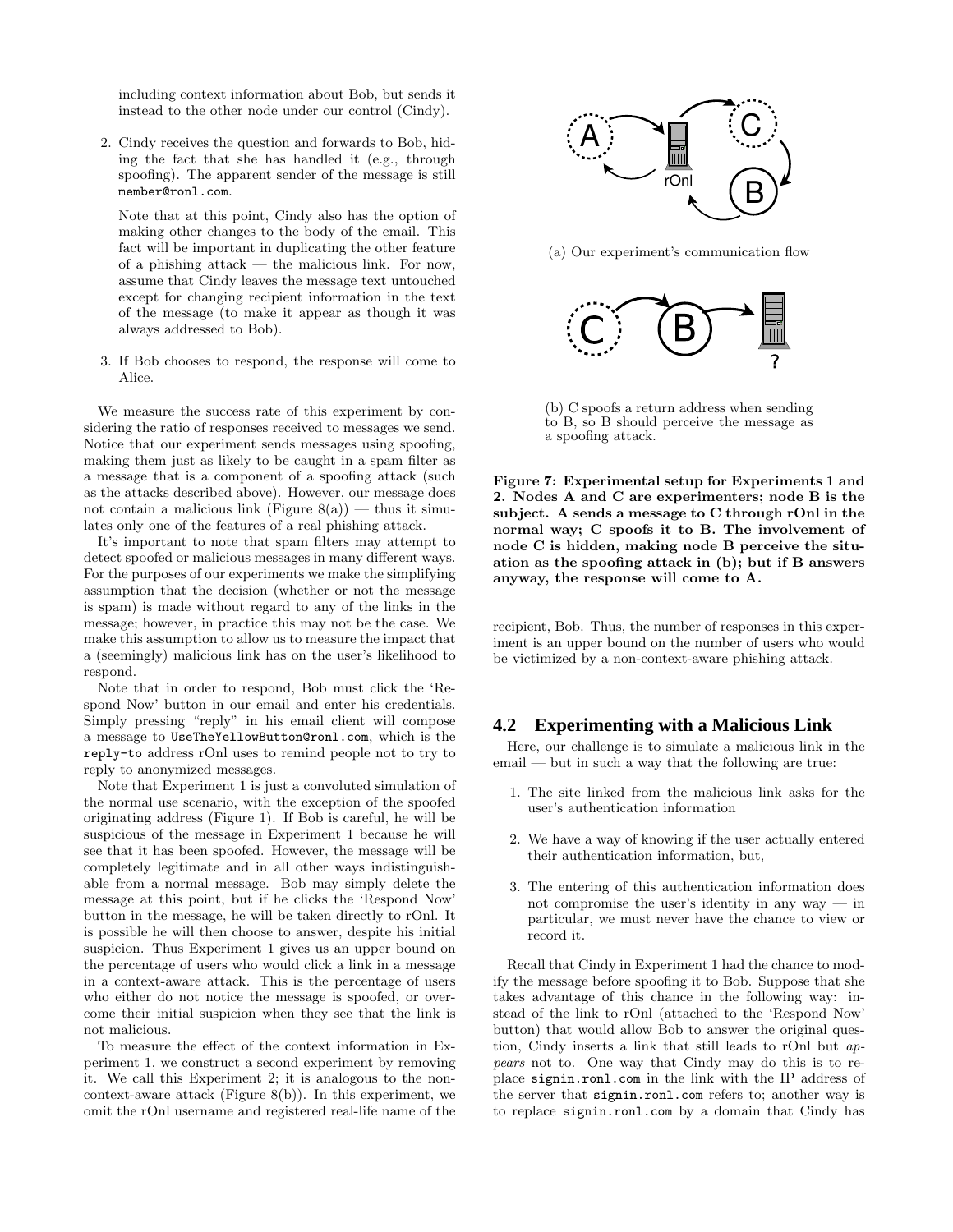



(a) Experiment 1 - Spoofed originating address, but real link

(b) Experiment 2 -<br>Spoofed originating originating address, real link, but poorly written message text

#### Figure 8: Spoofed messages without malicious links. These messages have a strong chance of being caught in a spam filter, but may appear innocuous even to a careful human user.

registered as a synonym; that is, a domain that looks different, but resolves to the same IP.

This link then fulfills the three requirements above — not only does it certainly appear untrustworthy, but it requests that the user log in to rOnl. We can tell if the user actually did, for we will get a response to our question if they do — but since the credentials really are submitted directly to rOnl, the user's identity is safe.

#### **4.3 Simulating a Real Attack**

Combining the two techniques above, then, let us simulate a real phishing attack. The experiment performing this simulation would proceed as follows:

- 1. Alice composes a message as in Experiment 1.
- 2. Cindy receives the question and forwards to Bob, hiding the fact that she has handled it (e.g., through spoofing). Before forwarding the message, Cindy replaces the 'Respond Now' link with the simulated malicious link.
- 3. If Bob chooses to respond, the response will come to Alice.

Call this experiment Experiment 3. See Figure 9, the setup of this experiment, and Figure  $10(a)$  for a summary of the features of this experiment email.

Note that the message that Bob receives in this experiment is principally no different (in appearance) than the common message Bob would receive as part of a spoofing attack; it has a false sender and a (seemingly) malicious link. Thus, it is almost certain that Bob will react to the message exactly as he would if the message really was a spoofing attack.

We also define a contextless version, *Experiment 4*, in which we omit personalized information about the recipient (just as in Experiment 2). Figure 10(b) illustrates the key distinction between Experiments 3 and 4. In Experiment 4, the number of responses gives an upper bound on the number of victims of a real phishing attack — anyone who responds to this experiment probably has ignored many cues that they should not trust it. Figure 11 summarizes our four experiments in contrast to real phishing attacks.



Figure 9: Communication flow for experiments 3 and 4. Node C uses spoofing to make the message to B appear to come from member@ronl.com, and obfuscates the link to signin.ronl.com to make it appear malicious. B should perceive the communication as a phishing attack.



(a) Experiment 3 originating address and simulated malicious link

(b) Experiment 4 - Experiment 3 without context information

Figure 10: Spoofed messages with simulated malicious links. The message in (b) simulates a phishing attack currently in the wild; the message in (a) simulates a more dangerous context-aware phishing attack.

#### **4.4 Experiment Design Analysis**

In summary, we have constructed experiments that mirror the context-aware and non-context-aware attacks, but do so in a safe and ethical manner. The emails in our experiments are indistinguishable from the emails in the corresponding attacks (Figure 12). That is, if in Experiment 3 we receive (through Alice) an answer from Bob, we know that Bob has entered his credentials to a site he had no reason to trust so we can consider the probability that we receive a response from Bob to be strongly indicative of the probability Bob would have compromised his credentials had he received a real phishing attack. Refer to Figure 11; our goal is to have each experiment model a real attack's apparent phishiness (that is, to a user, and to automated anti-phishing methods), while not actually being a phishing attempt.

In the above, we use the term *indistinguishable* in a different manner than what is traditionally done in computer security; we mean indistinguishable to a human user of the software used to communicate and display the associated information. While this makes the argument difficult to prove in a formal way, we can still make the argument that the claim holds, using assumptions on what humans can dis-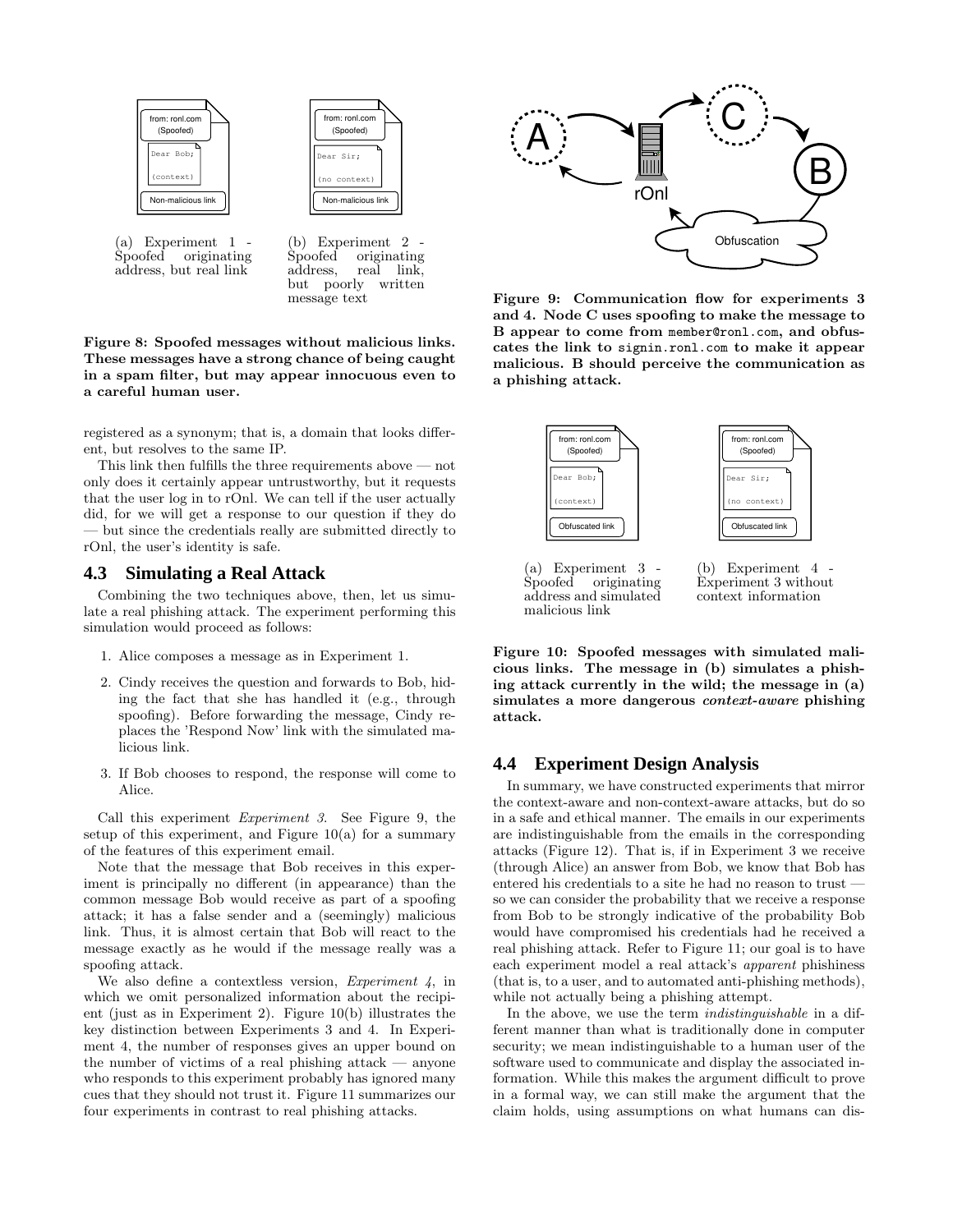

Figure 11: Our four experiments, contrasted with the phishing attacks they model, and the normal use scenarios which they imitate. Attacks that appear "somewhat phishy" are those that can be recognized by close scrutiny of the source of the message, but will look legitimate to casual investigation. "Very phishy" appearing attacks will be rejected by all but the most careless users. In the context of actual phishiness, "somewhat phishy" messages with deceptive (but not malicious) links, and "very phishy" messages are those which attempt to cause a user to compromise his identity. Any message to the right of the "spam filter" line may potentially be discarded by a spam filter.

tinguish. Thus, we see that Experiment 1 (normal use, but spoofed) is indistinguishable from Experiment 3 (obfuscated link and spoofed) for any user who does not scrutinize the URLs. This is analogous to how  $\frac{1}{10}$  in the eyes of the same user — an actual message from rOnl (which is simulated in Experiment 1) cannot be distinguished from a phishing email with a malicious link (simulated by Experiment 3). However, and as noted, we have that messages of both Experiments 1 and 3 suffer the risk of not being delivered to their intended recipients due to spam filtering. This is not affecting the comparison between Experiment 1 (resp. 3) and real use (resp. phishing attack).

More in detail, the following argument holds:

- 1. A real and valid message from rOnl cannot be distinguished from a delivered attack message, unless the recipient scrutinizes the path or the URL (which typical users do not know how to do.)
- 2. A delivered attack message cannot be distinguished from an experiment 3 message, under the assumption that a naïve recipient will not scrutinize path or URLs, and that a suspicious recipient will not accept an obfuscated link with a different probability than he will accept a malicious (and possibly also obfuscated) link.

Similarly, we have that a phishing attack message that



Figure 12: Our experimental email is indistinguishable from a phishing attack to the savvy user; to the careless user, it is also indistinguishable to normal use.

has only partial context (e.g., does not include the recipient's rOnl user name, as is done in real communication from rOnl) cannot be distinguished from an experiment message with a similar degradation of context (as modeled by Experiment 4).

# **5. METHODOLOGY**

## **5.1 Identity Linkage**

The first step in performing our experiments was establishing a link between rOnl users' account names and their real email addresses. To gather this information, we sent 93 rOnl users a message through the rOnl interface. We selected the users by performing searches for the keywords 'baby clothes' and 'ipod' and gathering unique usernames from the auctions that were given in response.<sup>4</sup>

We chose not to anonymize ourselves, thus allowing these users to reply using their email client if they chose. A previous experiment by Jakobsson [4] had suggested that approximately 50% of users so contacted would reply from their email client rather than through rOnl, thus revealing their email address. In our experiment, 44 of the 93 users (47%) did so, and we recorded their email addresses and usernames.

We also performed Google searches with several queries limited to  $cgi.ron1.com$ , which is where rOnl stores its auction listings. We designed these queries to find pages likely to include email addresses.<sup>5</sup>

We automated the process of performing these queries and scanning the returned pages for email addresses and rOnl usernames; by this means we collected 237 more email and username pairs. It's important to note that we cannot have complete confidence in the validity of these pairs without performing the collection by hand. We chose to do the collection automatically to simulate a phisher performing a large-scale attack.

#### **5.2 Experimental Email**

Our goal was to try each experiment on each user, rather than splitting the users into four groups and using each user as a subject only once. This gives us more statistical significance, under the assumption that each trial is independent

<sup>4</sup>Most automated data collection was done in the Perl programming language, using the WWW::Mechanize package [5].  ${}^{5}$ These queries were "@ site:cgi.ronl.com", "@ ipod site:cgi.ronl.com", and "@ "baby clothes" site:cgi.ronl.com"